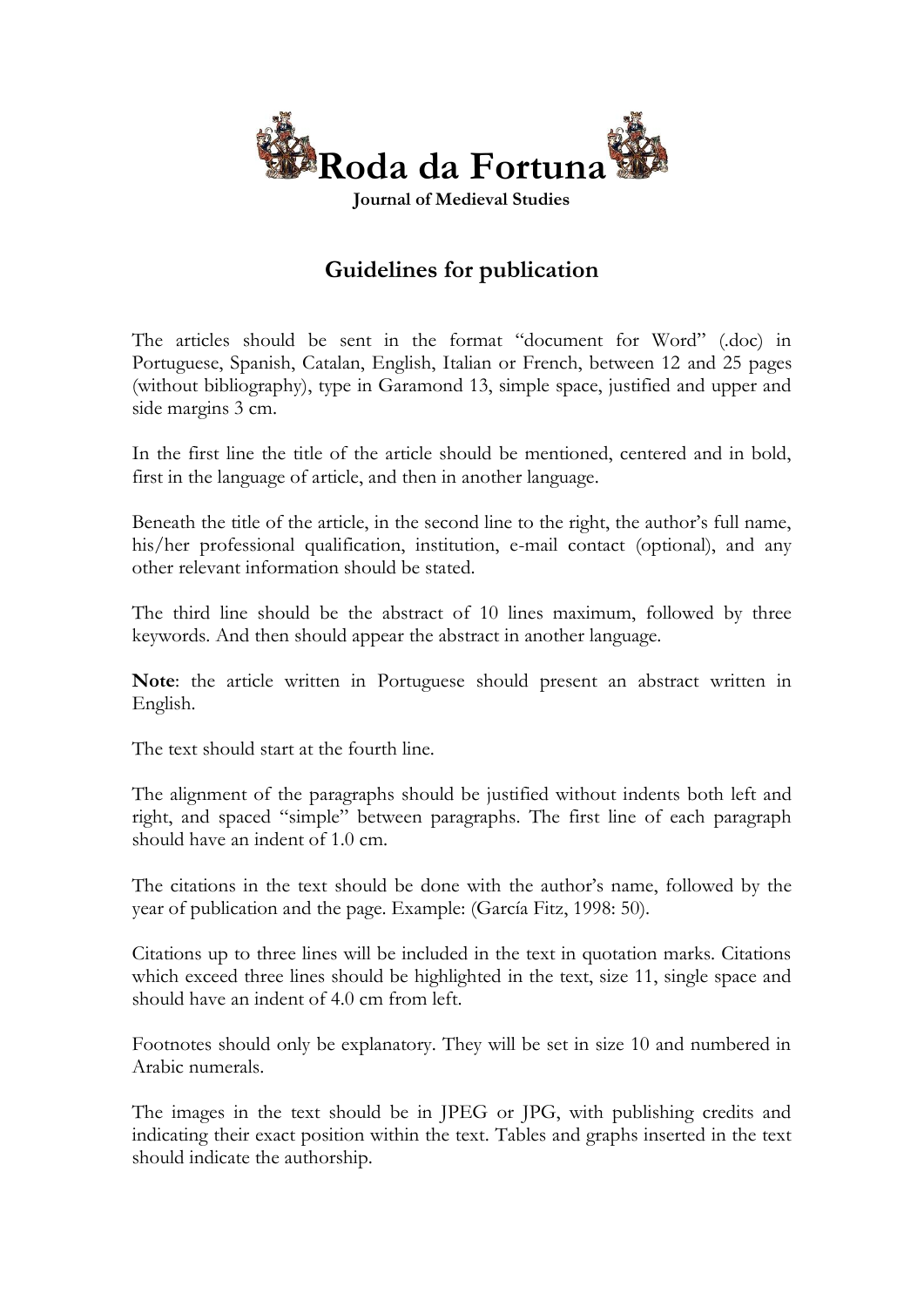The bibliographical references according *Harvard* style should come at the end of the text. Example:

## **Articles:**

Classen, C. J. (1988). Tacitus: Historian between Republic and Principate. *Mnemosyne*, 41, 93-116.

Macedo, J. R. (2009). Os estudos de história medieval no Brasil: tendências e perspectivas. *Notandum* (USP), 21, 95-104.

## **Book chapters:**

Boyer, R. (1997). Os mitos escandinavos. In: Brunel, P. (org.). *Dicionário de mitos literários* (pp. 703-706). Rio de Janeiro: José Olympio.

Nelson, J. (1997). The Frankish Empire. In: Sawyer, P. (ed.). *The Oxford Illustrated History of the Vikings* (pp. 19-47). Oxford: Oxford University Press.

### **Primary Sources:**

Herodotus (1963). *Histoires*. Paris: Les Belles Lettres.

Isidoro de Sevilla (2004). *Etimologías*. Madrid: Biblioteca de Autores Cristianos.

### **Books:**

García Fitz, F. (1998). *Ejércitos y actividades guerreras en la Edad Media europea*. Madrid: Arco libros.

Geary, P. J. (2002). *The Myth of Nations.* The Medieval Origins of Europe. Princeton: Princeton University Press.

The *Revista Roda da Fortuna* publishes two issues per year, and the articles are reviewed by peer-reviewers of the Editorial Board and by invited peer-reviewers *ad hoc* each semester. The review is double blind. In case of a positive review and a negative review, the text will be sent to a third peer.

Before submitting the article, the author must fill in and send the **Declaration of originality-exclusivity** available in our website: <https://www.revistarodadafortuna.com/guidelines-for-publication>

After a thorough spelling check, the article shoul d be sent by e-mail to the Journal: [revistarodadafortuna@gmail.com](mailto:revistarodadafortuna@gmail.com)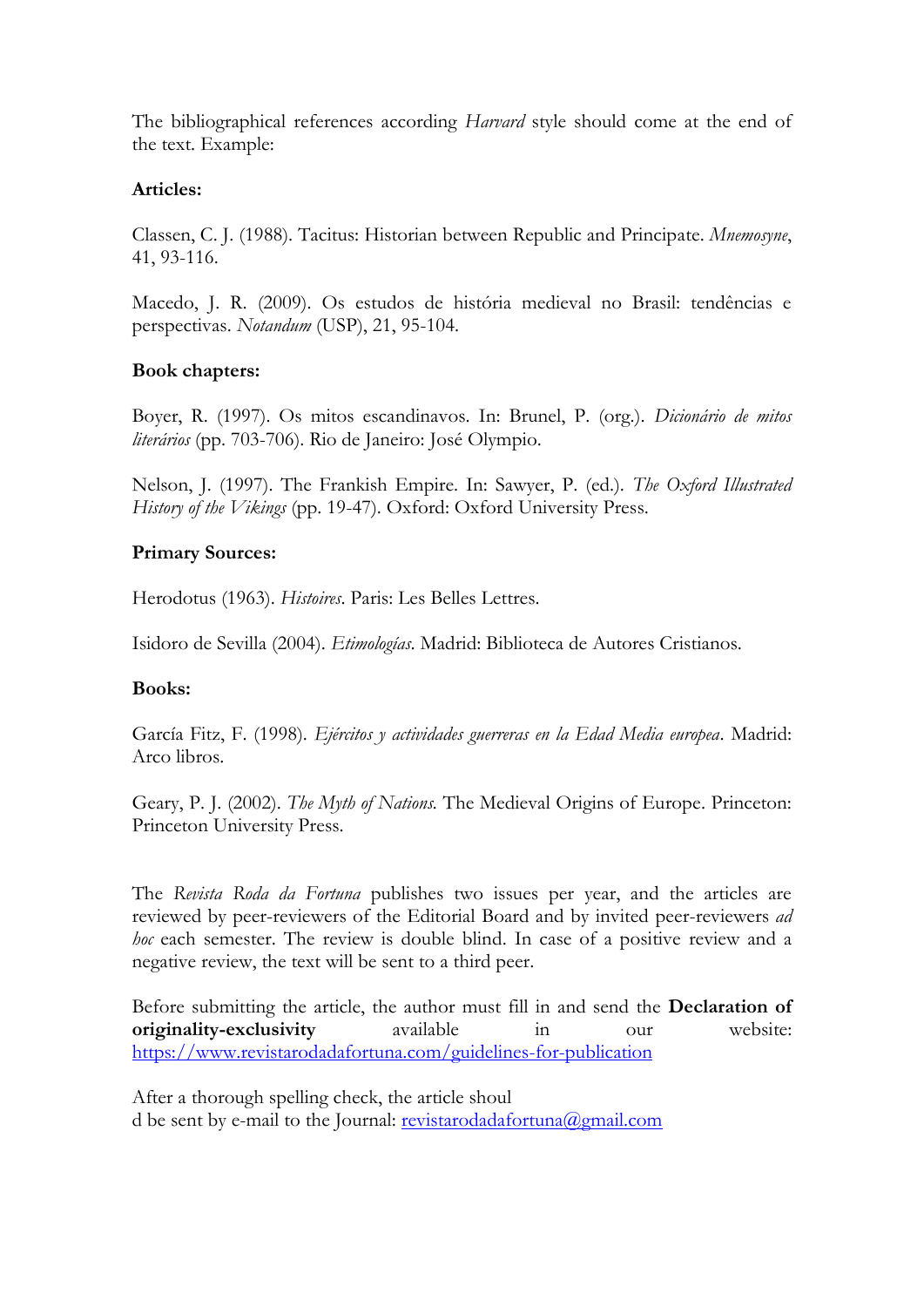Please indicate in the e-mail if your submission is for "thematic dossier" or "other themes".

The *Roda da Fortuna Journal* accepts articles only by **PhD students and PhDs**. Furthermore, we do not publish texts submitted by PhD students in co-authoring with their supervisors. Authors who have already published in *Roda da Fortuna* should wait two years to submit a new article, including dossier coordinators.

We only accept original papers, i.e., that have not been previously published in any format (print, CD-ROM, on-line...). However, if the text is a translation, in this case should be highlighted the address of the original with the authorization. The texts from oral presentations (conferences, colloquia, etc...) will be accept only if not published yet.

The article that does not follow the guidelines for publication will be refused automatically, and will only be reviewed if the author corrects it and sends it again during the deadline. The guideline for publication is available in the file "Article Example", available in: [https://www.revistarodadafortuna.com/guidelines-for](https://www.revistarodadafortuna.com/guidelines-for-publication)[publication](https://www.revistarodadafortuna.com/guidelines-for-publication)

The articles submitted after the deadline will only be reviewed in the next call for papers.

Reviews should follow the same standards, not exceeding 3 to 5 pages; they should refer to works published in the last three years.

The *Roda da Fortuna Journal* also accepts interviews and translations of historical documents, which should follow the same guidelines for publication and present at least 8 pages. In this case, the translations should be presented side by side the original text, which will only be published with the authorization of the author/editor of the same.

Authors are responsible for correct spelling and grammar of the text. Furthermore, the content of the publications – including the usage of images in articles and references – **is sole responsibility of the authors**. When submitting an article with images, the author must also send an authorization to publish them.

The *Roda da Fortuna* is not for profit, the copyright of published articles belongs to their authors who will not receive any form of remuneration. When sending the article, the author is accepting these conditions.

Each semester, the editorial board of the *Roda da Fortuna* will have the final decision about the publishing or not of the articles reviewed, whether from thematic dossiers or open themes. The peer-reviewers have the right to anonymity throughout the reviewing process of the articles.